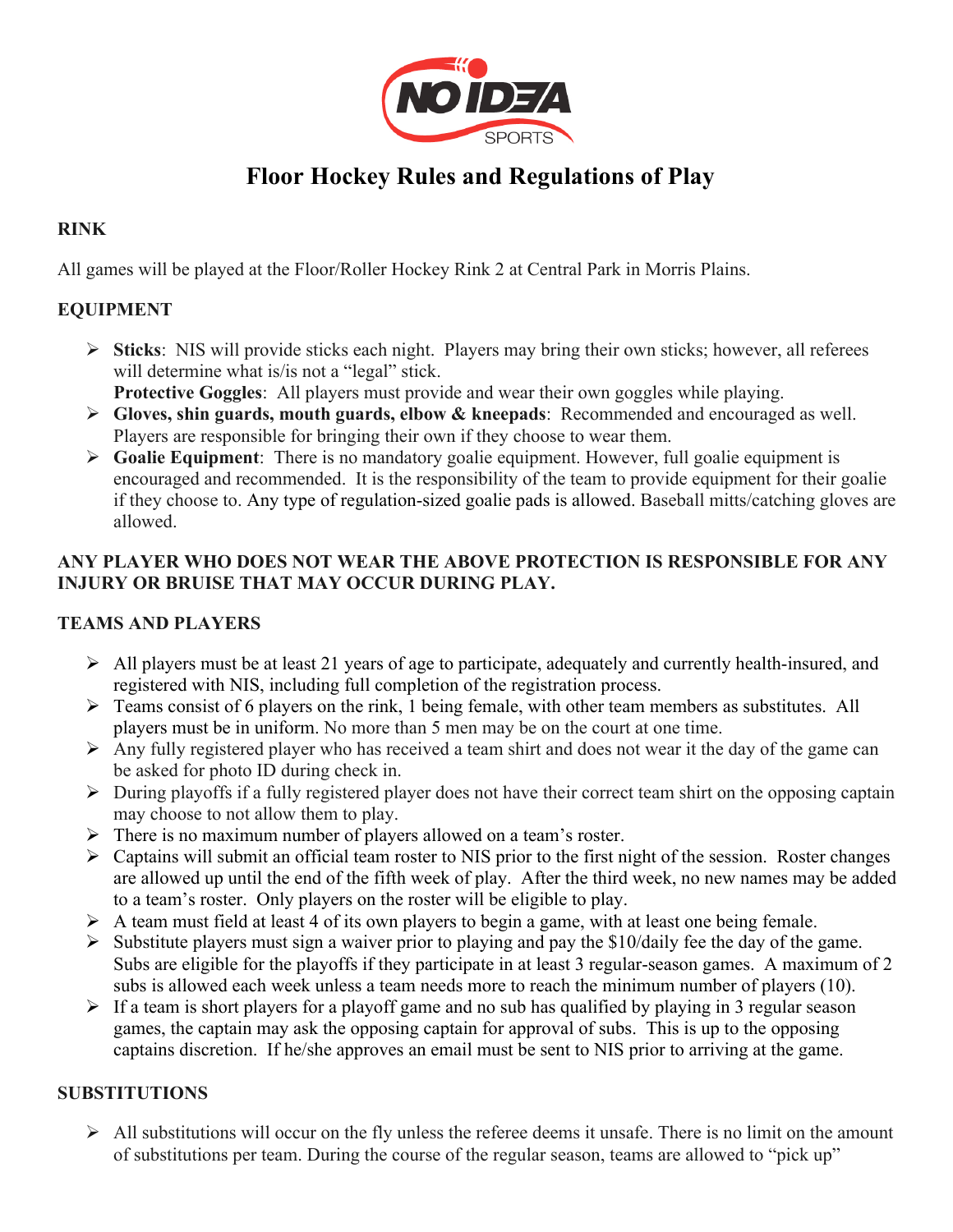players that are not on their roster in order to field a full team. In playoffs, no non-roster players will be allowed to play.

## **ROSTER REQUIREMENTS**

- $\triangleright$  Captains will submit an official team roster to NIS prior to the first night of the session. Roster changes are allowed up until the end of the third week of play. After the third week, no new names may be added to a team's roster. Only players on the roster will be eligible to play.
- $\triangleright$  All teams must have a minimum of 7 fully registered players for the season.
- $\triangleright$  If a team is short the minimum number of fully registered players by the start of their game for week 1 they will automatically forfeit that game. They may still play but will receive a loss in the standings. This rule applies for week 2, 3, 4, and  $5$  as well.
- $\triangleright$  If a team is still short the minimum number of fully registered players at the end of their week 5 game (end of the regular season) the teams season will end and will be removed from the final 3 weeks of the league schedule.
- $\triangleright$  Captains will forfeit his/her free season/credit if this occurs.

# **GAME PLAY**

- $\triangleright$  Regulation Games will consist of (3) 15-minute periods separated by a 1-minute break. There will be a running clock throughout the game. The referee will maintain a running clock. Each team is granted (2)- 30 second timeouts per game.
- Ø Games are played 5-on-5 plus a goalie for a total of 6 players on the floor for each team.
- $\triangleright$  Teams that don't meet the minimum roster requirements to start a game will receive the following penalty: 5 minutes late  $-1$  goal; 10 minutes late  $-2$  goals; 15 minutes – forfeit and the game will be played for fun.
- $\triangleright$  The ball will be dropped at center court by the referee.
- $\triangleright$  Face-offs will be at center court unless otherwise noted by the referee.
- $\triangleright$  The referee may stop the clock at any time if he/she feels that a team is intentionally stalling or delaying the game, or to prevent a possible injury.
- $\triangleright$  Regular season games that end in a tie at the end of regulation time will result in each team being awarded one point.
- $\triangleright$  If a tie remains in the playoffs, there will be a 5-minute sudden death overtime to determine the winner.
- $\triangleright$  The goalie can be pulled ("empty net" with 5 players on the floor) at any time during the game if the captain so chooses.

## **SCORING**

- $\triangleright$  Each goal will count one point.
- $\triangleright$  A goal is scored when the entire ball...
	- 1. Completely crosses the goal line.
	- 2. Breaks the plane of the goal.

In cases where the net moves, it is up to the referee to determine if the ball would have gone in the net and thus been a goal. If the defense intentionally moves the goal, it is up to the referee to continue play or declare a delay of game penalty.

 $\triangleright$  Everything is direct.

## **Non – Goals**

- $\triangleright$  A goal will not be awarded if a player is in the goalie box when shooting or if a player is obstructing the goalie.
- $\triangleright$  A player (other than the goalie) or a player's stick may never be in the goalie box. This includes the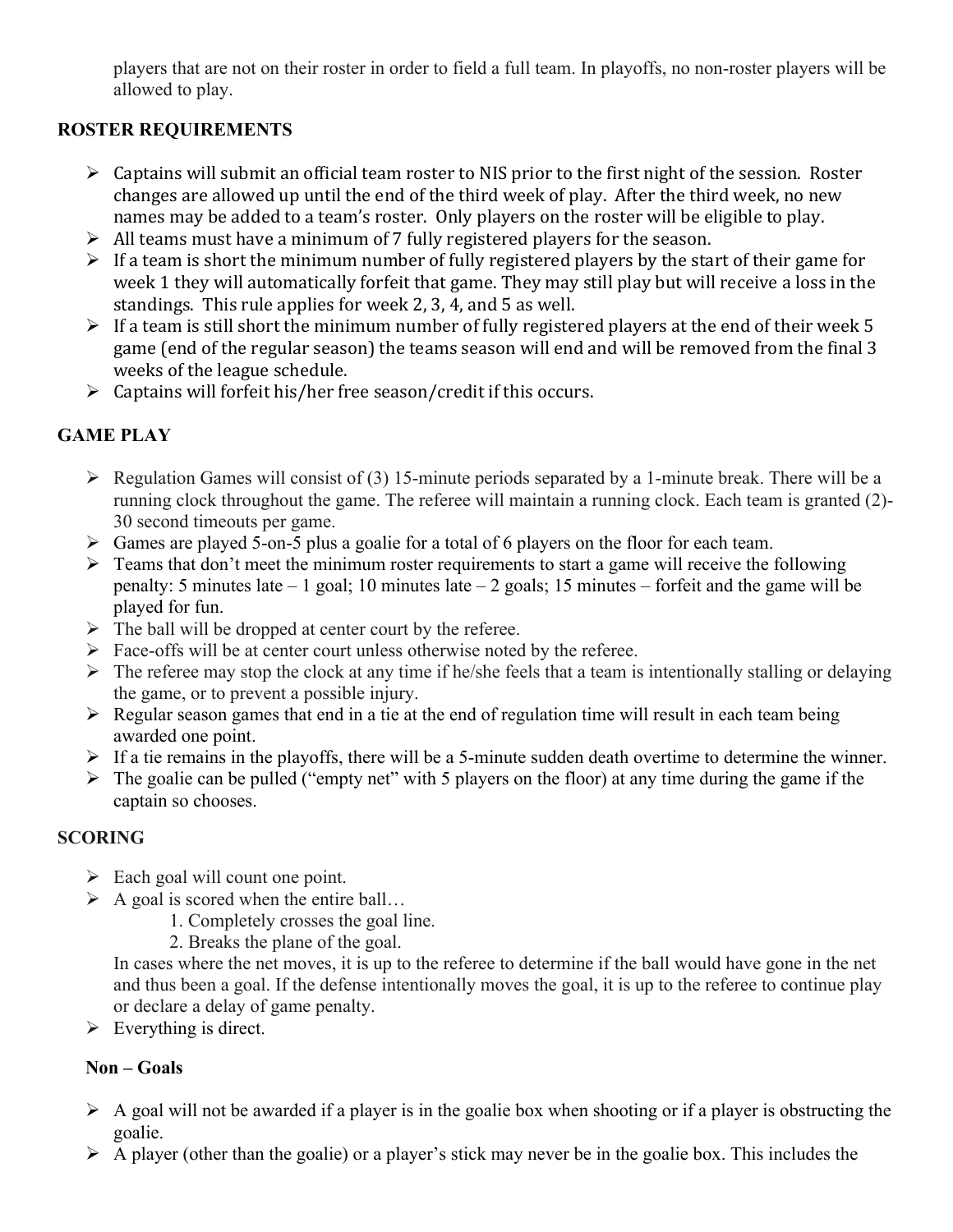follow-through of a shot or any movements by a defensive player.

 $\triangleright$  A goal may not be scored on an intentional kick. Everything is direct.

## **MERCY RULE**

 $\triangleright$  If a team reaches a lead of 7 goals in a game, the score will freeze at that time, and the two teams may continue to play for fun with no further recording of goals.

## **BALL TRAPS/HAND PASSES**

- Ø The ball may be hit (**OR CAUGHT**) or blocked with an open hand down to the floor.
- Ø **The ball cannot be advanced with the hands.**
- $\triangleright$  Play will not be stopped unless the player has directed the ball (in any manner) using a hand to a teammate who is in the neutral or attacking zone. If this occurs, play will be ruled dead and a face-off will occur
- $\triangleright$  Goalies are also not allowed to throw the ball to a teammate who is outside the defending zone.
- $\triangleright$  A **minor penalty** will be given to any player that closes a hand on the ball with intent (as judged by the referee) to delay the game or intentionally force a stoppage of play.
- Ø A **penalty shot** will be awarded to the other team if a player closes a hand on the ball in his/her goalie's crease.

## **PENALTIES**

- $\triangleright$  The offending player shall serve the penalty unless otherwise specified. That player shall go directly off the court and remain there until the referee indicates the penalty time has expired.
- $\triangleright$  If a game disqualification penalty is also imposed on the player, that player shall be represented by a teammate for the penalty and report to the referee.
- $\triangleright$  Major and Misconduct penalties do not terminate when a goal is scored.
- $\triangleright$  If the penalty time has not yet expired at the end of a period, the penalty carries over into the next regular period or sudden death play.
- $\triangleright$  During sudden death play, a team shall not be reduced by time penalties so that it has fewer than 2 players during first overtime and one player during second overtime.
- Ø High-Sticking: The official will call any stick raised above the back of the knee on the back swing and/or above the waist on the follow-thru. Depending on the situation, it will be assessed as a warning, minor, or major penalty.
- $\triangleright$  If 2 concurrent penalties are called against a team, then 2 players will be sent to the box at the same time, resulting in the other team having a 5-on-3 advantage (not including the goalie).

## **MINOR PENALTY** - **1 min.**

A minor penalty shall be assessed for the following:

- A. **Contacting a player who is ready to participate in a face-off**.
- B. **Lifting a stick on a face-off.**
- C. **Playing the ball above shoulder level with a stick.**
- D. **Holding an opponent's stick.**
- E. **Stalling, trapping, or holding the ball/puck.**
- F. **Interference.**
- G. **Goalkeeper interfering with opponent who is not playing the ball.**
- H. **Holding.**
- I. **Dangerous play.**
- J. **Intentionally displacing the goal.**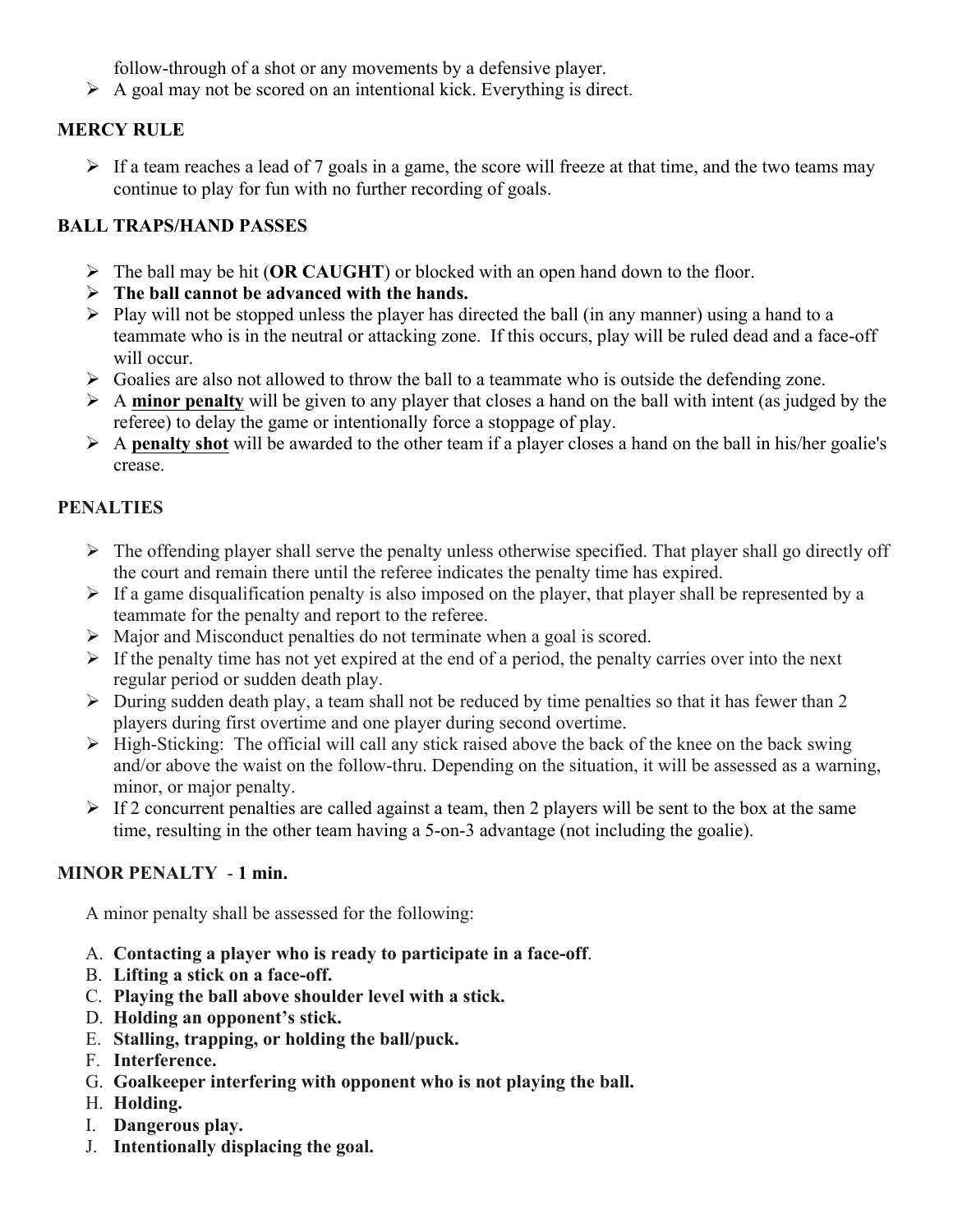- K. **Returning to the court before penalty time expires.**
- L. **Tripping.**
- M. **Hooking.**
- N. **Boarding.**
- O. **Sliding/Diving.**
- P. **Unsportsmanlike conduct.**
- Q. **Verbal abuse of an official.**
- R. **High Sticking:** Stick used above the waist in any situation during play.
- S. **Hand Pass:** Ball passed with hands (intentional or not) or directing the ball.
- T. **"Crease" Violation:** Players may not enter the opposing team's goalie box at anytime.
- U. **Grounded Stick:** Field players may not lay their sticks on the ground to prevent a goal or to block an inbound pass. The goalie may do this legally.
- $\triangleright$  If any of the above are deemed excessive, a major penalty can be called and/or cause for removal from the game and/or league.

#### **MAJOR PENALTY** - **3 min.**

A major penalty shall be assessed for the following:

- A. **Slashing:** Any **intentional contact** of another player with a stick will result in a foul.
- B. **Roughing:** Unnecessary roughness, checking, elbowing, etc.
- C. **Throwing Stick:** Intentionally throwing stick at the ball or player.
- D. **Delay of Game:** Hitting the ball away after the whistle.
- E. **Charging:** Taking more than 3 steps before contact with another player.
- F. **Checking, Crosschecking, and Checking from Behind:** Includes any contact from behind.
- G. **Goalie Box:** Dangerous interference with goalie in/near the goalie box.
- H. **Elbowing.**
- I. **Spearing.**
- J. **Refusal to obey a referee's decision.**
- K. **Fighting**: Not tolerated under any circumstances and will result in removal from the game and possibly the league.
- $\triangleright$  A second major penalty infraction will result in an ejection from the game. Players who get ejected will be suspended from the next scheduled game and not be permitted to play.

#### **OFF-SIDES AND ICING**

- $\triangleright$  There is no icing.
- $\triangleright$  Offsides only occurs if the ball is thrown by the goaltender beyond the centerline and is touched by a teammate without first being touched by an opponent.
- $\triangleright$  Offsides will receive warnings at the referee's discretion, followed by a 2-minute delay of game penalty.

#### **STOPPAGES**

The following stoppages of play will be followed by a face-off:

- $\triangleright$  Goals.
- $\triangleright$  Penalties.
- $\triangleright$  Injuries.
- $\triangleright$  Time-outs (one time-out per team, per game).
- $\triangleright$  Dead ball (out of play).
- $\triangleright$  A freeze in play where the goaltender holds on to the puck.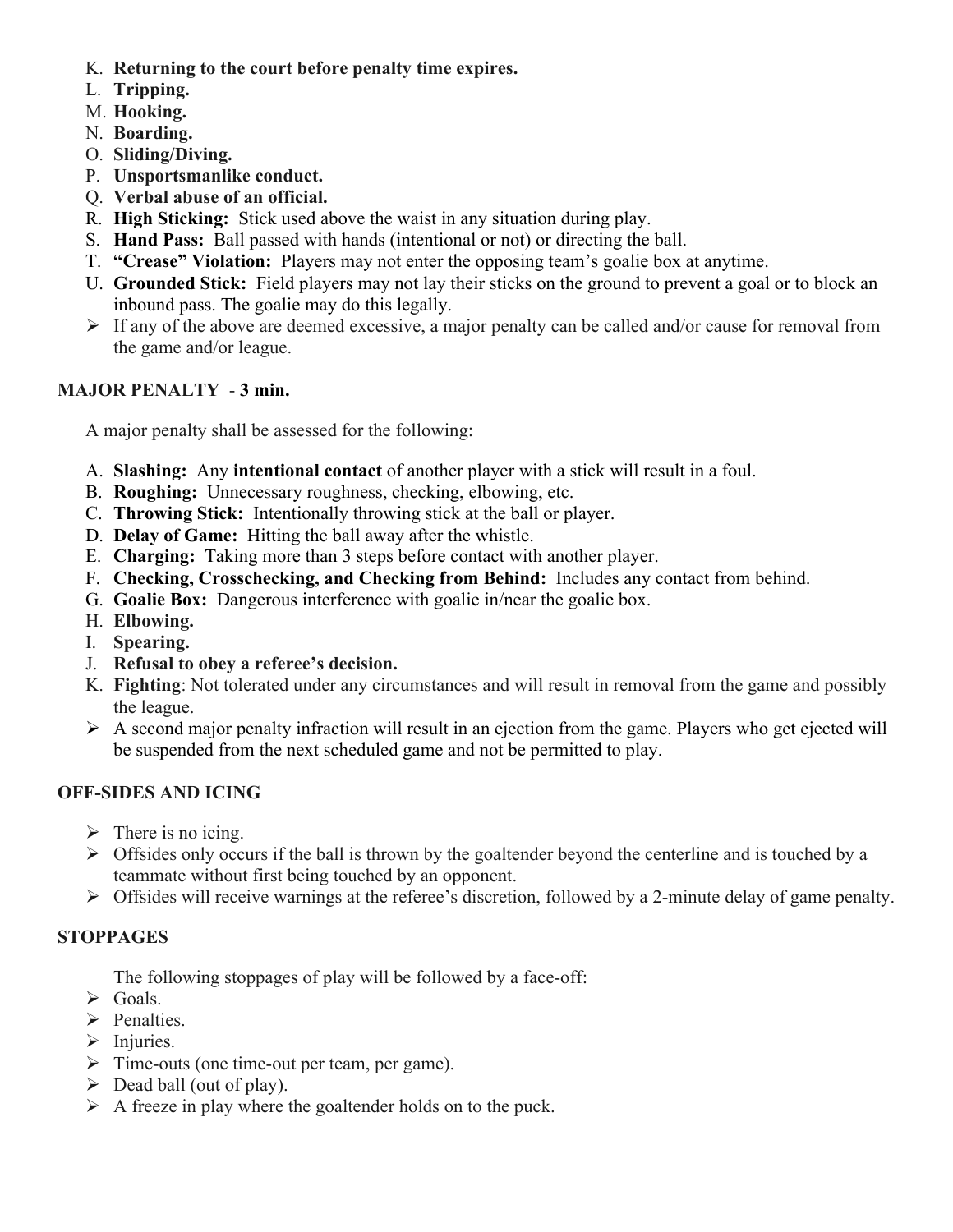## **GOALTENDERS**

- $\triangleright$  A goaltender will be allowed to handle the puck with his/her stick or hands within the box only.
- $\triangleright$  If the puck is picked up by the goaltender, the goalie must be allowed a clear amount of space to put the ball back in play.
- $\triangleright$  A goalie may call for a "freeze" of play in which case the ball will be turned over to the referee and a face off will ensue at center ice.
- $\triangleright$  If the goalie is clearly delaying in putting the puck in play, the referee may stop the clock at his/her discretion and have a face-off or, if it persists, it will be a delay of game penalty.
- $\triangleright$  The goaltender can put the ball back in play by rolling it to a teammate on his/her side of mid-court or passing the puck with his/her stick.
- $\triangleright$  Offensive players may not enter the crease without the ball or without the ball being in the crease. This is interference.
- $\triangleright$  The goalie may throw the ball after a save or when the opposing team hits the ball over the end line. When throwing the ball, the goalie must keep at least one foot in the goalie box. **The ball must be thrown underhand, not sidearm, or kicked and remain below waist level through its flight.**
- $\triangleright$  Crease Rule: Goalies may come out of their crease to play the ball, but cannot cover it if they are out of the crease. Offensive players are not allowed to stand in the crease to obstruct the goalie's view or movement.
- $\triangleright$  Goalie Possession of Ball: Players may not hit or hack the goalie while they are trying to glove the ball in the crease. Goalies cannot cover nor freeze the ball if they are not in the crease.
- $\triangleright$  Goalie Rules: Goalies are not allowed to pass the centerline during play. A goalie throwing his/her stick will result in a penalty shot for the other team.

## **UNSPORTSMANLIKE CONDUCT**

- $\triangleright$  If a player bumps an opponent or accidentally trips him/her, the player must check to see if the opponent is okay, help the opponent up, and let him/her know it was an accident. If the player does not, it will be assumed that the individual did it on purpose; this will result in a 2-minute penalty for unsportsmanlike behavior. If players are battling hard for the ball, the play will not get called down immediately if the players appear to be respecting each other and sportsmanlike behavior is shown after the play. If a player runs into and bumps another player and then continues to run, a penalty will be called.
- $\triangleright$  Unsportsmanlike-like conduct will not be tolerated. Players will be ejected from a game for deliberate roughness or unsportsmanlike-like conduct. Players who get ejected will be suspended from the next scheduled game and not be permitted to play.

# **HIGH STICKS**

 $\triangleright$  At no time should the blade go higher than crossbar level. This includes calling for the pass, trying to knock it down out of the air, running down the floor, and slap shots (including follow- through).

## **BODY INTERFERENCE**

- $\triangleright$  A player may not use his/her body or back to bulldoze through people.
- $\triangleright$  A player may not use his/her body to prevent an opponent from passing by him/her, such as jumping in front of them.
- $\triangleright$  A player may not take one hand off his/her stick and give another player a shove with his/her free hand. A player cannot wrap his/her arms around an opponent or use a free hand to clutch, grab, or hold the stick, jersey, or body on the opponent in a manner that impedes his/her progress. Examples include wrapping one or both arms around the opponent along the boards in a manner that pins them against the boards (preventing them from playing the ball or running); grabbing the opponent's body, stick, or shirt with one or both hands.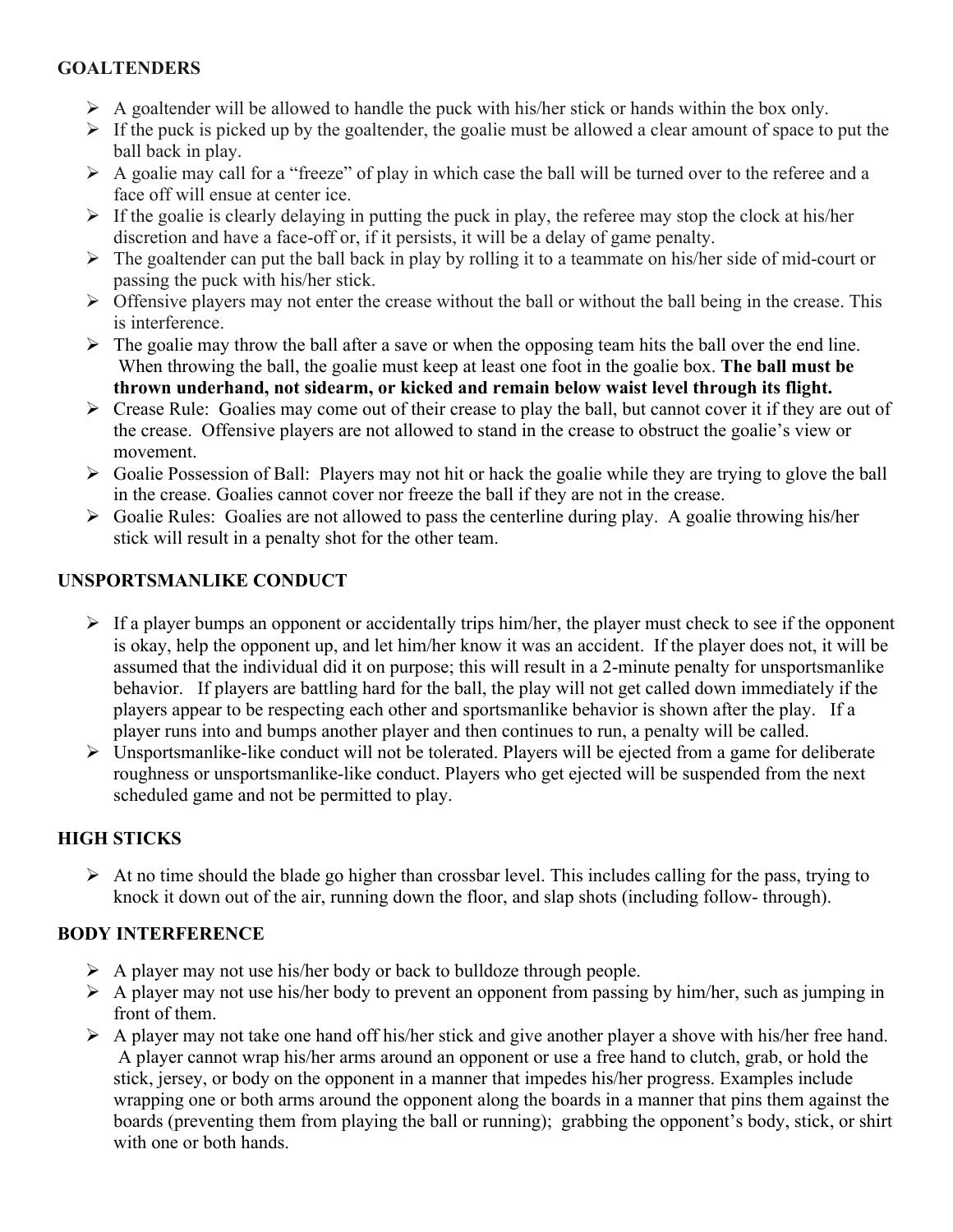## **SLIDING**

 $\triangleright$  A player is NOT allowed to slide under any circumstances, including in an attempt to reach the ball or steal the ball from another player. With the exception of the goalie, no player can slide or dive to block a shot.

## **TRIPPING**

 $\triangleright$  A player or goalkeeper is not allowed to place a stick or any body part in such a manner that causes his/her opponent to trip or fall. A penalty shot will be awarded to the other team if a player trips an opponent from behind while the opponent is in control of the ball on a breakaway.

## **AGGRESSIVE OR THREATENING BEHAVIOR**

 $\triangleright$  Verbal or physical abuse of other players or the referee will absolutely NOT be tolerated. This includes obvious and directed roughness against another player.

## **WINNING THE GAME**

- $\triangleright$  The team with the higher score at the end of 45 minutes of play will be deemed the winner.
- $\triangleright$  If there is a tie at the end of regulation and time allows there will be shootout to determine the winner. The shootout will be best of 5 with the  $3<sup>rd</sup>$  shooter being female.

## **PLAYOFFS**

- $\triangleright$  All roster players are allowed to participate in the playoffs.
- $\triangleright$  Photo ID, Facebook Page, or Email from NIS sent to the player will be required for check in during the playoffs.
- $\triangleright$  All teams will make the playoffs in a 4, 5, 6, and 8-team league. In a 7-team league the top 3 teams will make the playoffs. The number of teams who make the playoffs in leagues with a total number of teams above 8 will vary.
- $\triangleright$  Final standings and team position for playoffs will be determined in this order: Win/Loss Record, Score Differential, Head to Head (if applies), Points/Runs Allowed, Points/Runs Scored.
- $\triangleright$  Substitutes may participate in the playoffs if they have participated in at least 3 regular season games. Subs will have to play the weekly fee to participate in the playoffs as well.

## **PLAYOFF OVERTIMES**

If a playoff game ends in a tie after regulation play, the following will occur:

 $\triangleright$  A 5-minute sudden death overtime in which each team drops one male player from the court.

If it is still tied after one overtime period, a penalty shootout will follow:

- $\triangleright$  Both teams will get 5 penalty shots.
- $\triangleright$  The teams must state which 5 players are going to shoot; however, they do not have to state in which order they will be shooting.
- Ø No more than 5 men may shoot for either team. Shooters will start at mid-ice and get one shot on goal.
- $\triangleright$  If the goalie, in the eyes of the referee, "takes a player out", this will result in a goal.
- $\triangleright$  If it is still tied after the initial 5 penalty shots, then sudden death penalty shots will follow. The same players from the initial 5 penalty shots will shoot again in the same order. If one team scores during the round of sudden death shots and their opponent fails to score, then that team is the winner.
- $\triangleright$  During the sudden death round , the same 5 players must continue to shoot until there is a winner; there will be no substitutions.